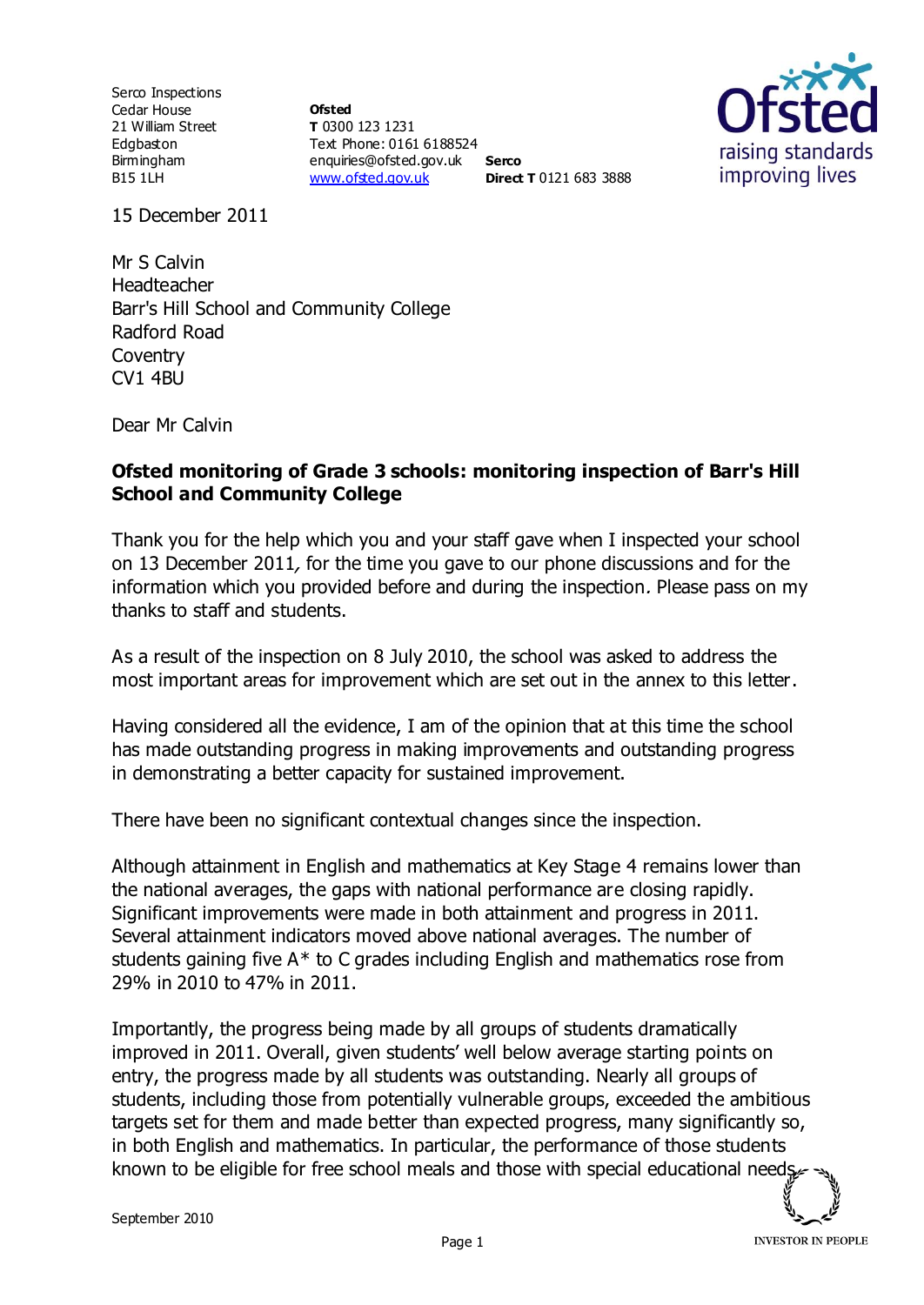

and/or disabilities far exceeded that made nationally, representing outstanding progress.

The school uses data very effectively to track students' progress and identify where interventions are required. These are tailored to meet individual students' requirements, with excellent commitment evident from both staff and students to ensure that improvements are made. For example, the 'Sunday Pizza' support sessions attracted large numbers of students and staff. Students speak very positively of the efforts made to help them to achieve and the quality of the support provided.

Another factor in the improvements evident is the effectiveness of the whole-school strategy to reinforce literacy and communication skills across the curriculum. This is vitally important for many students, a large proportion of whom are learning English as an additional language. Staff have been trained in the use of consistent approaches; the application of these, together with a range of suitable interventions and extra provision for targeted students, has brought about significant improvements.

The behaviour of students is consistently good in lessons and around the school. In the majority of lessons seen, students' progress was good. Students were actively engaged in their 'Inspire-deep learning' activities programme with considerable enthusiasm. There were extensive opportunities for them to work effectively in teams, build co-operation skills and demonstrate independence in learning. In particular, opportunities for them to solve problems and apply new learning in different contexts were very effectively created. Increasingly, students are developing good skills in assessing their own and each other's work, using clear criteria. In a Year 8 art session, students considered the ideas for mosaic work suggested by their peers and provided constructive feedback based on the les son's objectives. This, in turn, prompted good reflections on their own work and how this might be improved. In a Year 11 English literature lesson, students confidently assessed their own and each other's work against clear criteria, demonstrating excellent understanding of how to achieve the higher grades. The quality of marking has improved significantly; students comment on the depth of this and report that the level of challenge posed to them to achieve highly is considerable.

The school's development plan is clear and detailed; it identifies challenging targets and timely milestones to ensure the impact of actions that are aligned to key priorities. Monitoring and evaluation of impact of intervention activities is sharp and rigorous. Under the outstanding leadership of the headteacher, ably supported by a strong leadership team, a consistent focus on raising achievement and driving improvement has been maintained. This is not lost on students who comment favourably on improvements made across the school. They express confidence that they believe they can succeed and achieve highly.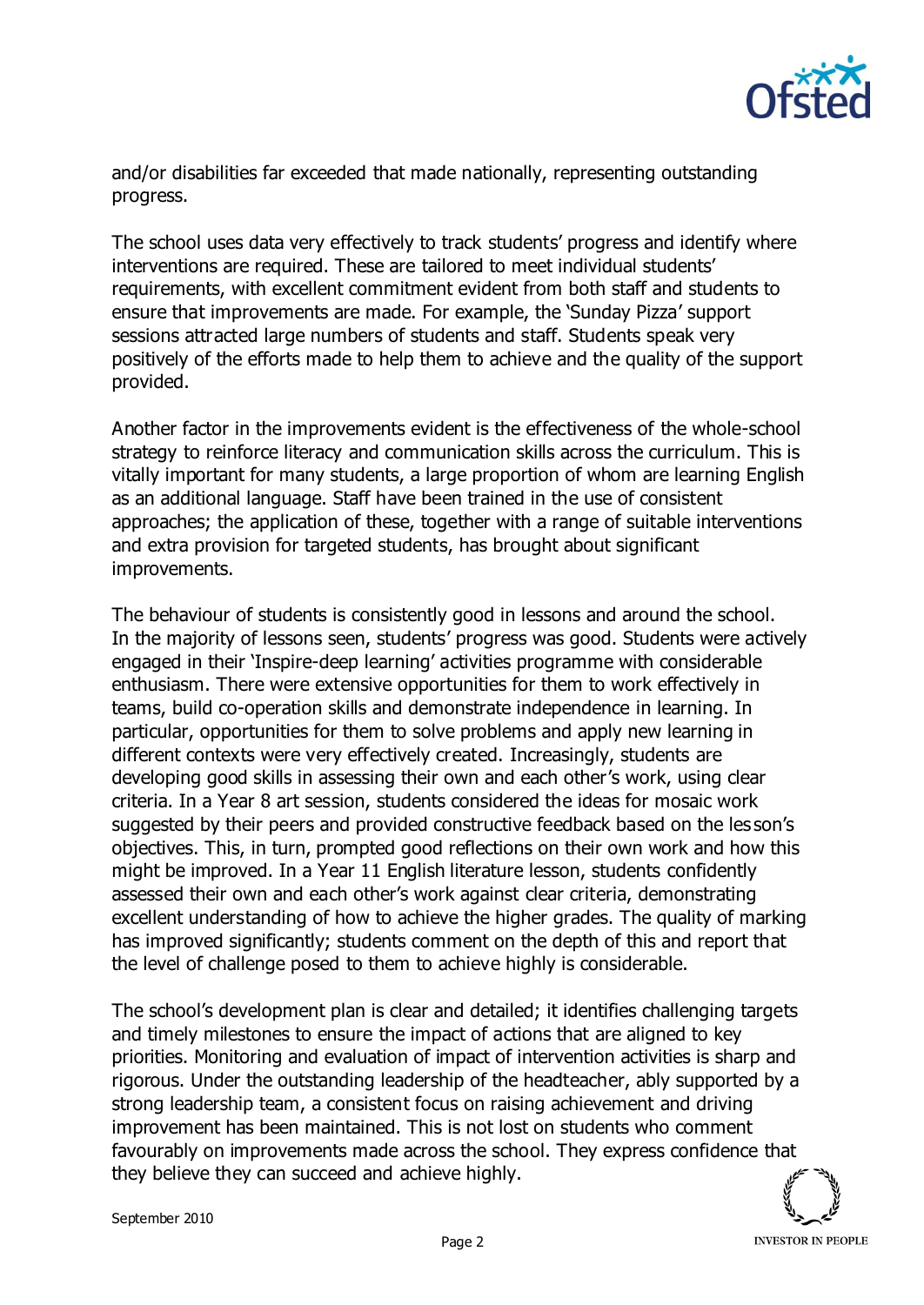

The role and effectiveness of middle leaders has improved considerably since the inspection. Careful attention has been paid to the continuing professional development of all staff, including middle leaders. External consultancy support has been highly effective here in establishing a consistent focus on improving teaching and learning, and reinforcing the significance of team leaders in driving this. In particular, middle leaders demonstrate increased confidence in monitoring and assessing progress and learning. Lines of accountability have been firmly established through regular, purposeful meetings with senior leaders. Both curriculum and year leaders maintain a sharp focus on raising achievement. This drive to build capacity has advanced improvements in teaching, learning and self-evaluation. The approach has enabled all leaders to have an accurate picture of the school's strengths and areas for improvement. Importantly, this has greatly improved the school's capacity for further improvement.

The development of the school's specialism has supported the broadening of the curriculum and strongly reinforced students' future work-related skills. In particular, the engineering specialism has led to significant increases in opportunities for workrelated learning through a variety of work placements. Links with industry have been strengthened and extended to good effect.

The school has made good use of external advice from both the local authority and external consultancy support to ensure this has maximum impact on improving outcomes for all students.

I hope that you have found the inspection helpful in promoting improvement in your school. This letter will be posted on the Ofsted website.

Yours sincerely

Judith Matharu **Her Majesty's Inspector**